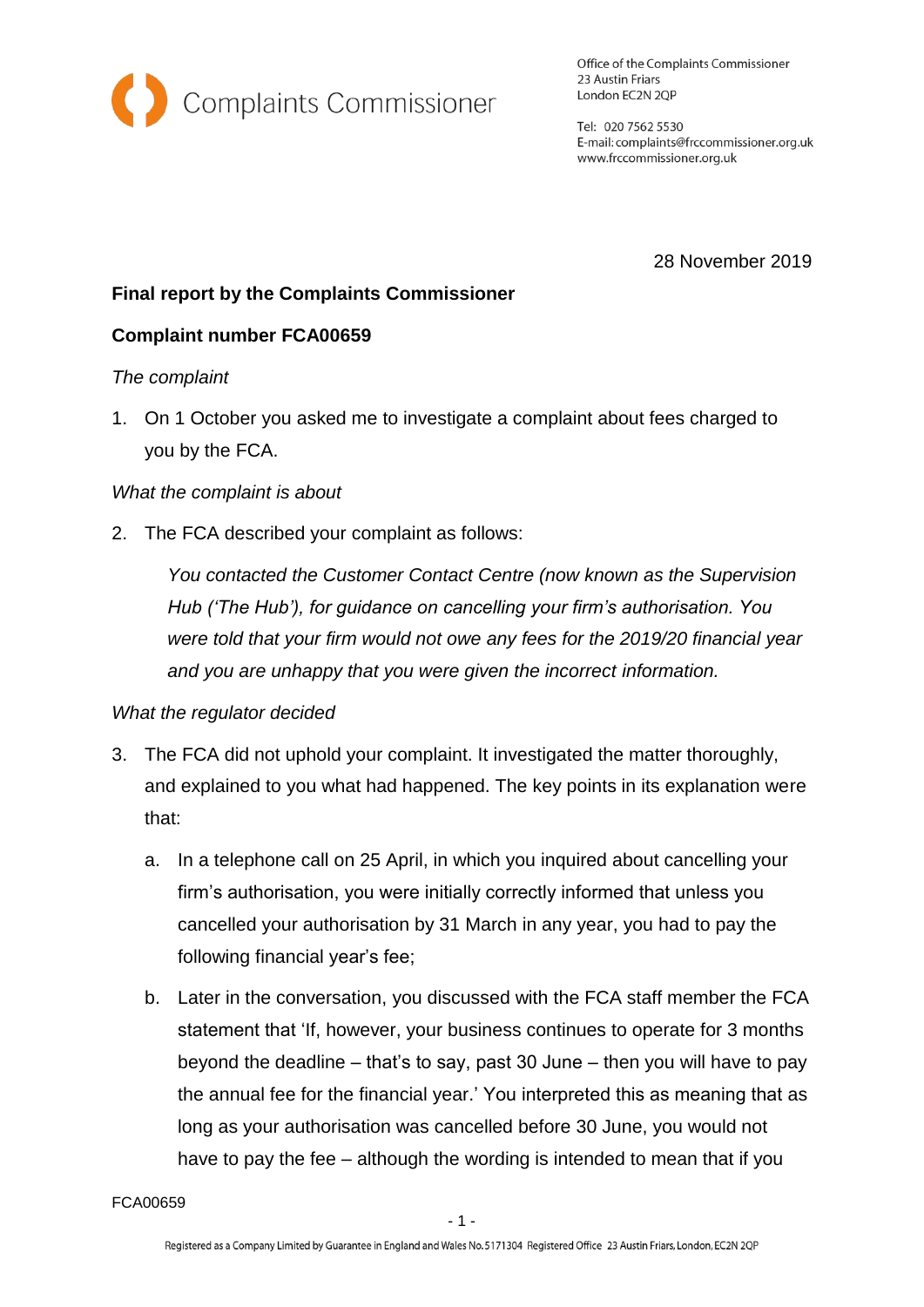cancel before 31 March and cease business by 30 June, you do not have to pay. The FCA staff member shared your misunderstanding and confirmed that you would not have to pay;

c. The FCA apologised for the 'miscommunication', but said that the fee had been correctly charged and should not be waived.

#### *Why you are unhappy with the regulator's decision*

4. You have explained your unhappiness in this way. 'I rang the Fca and was led to believe that if I cancelled there would be nothing owing. After I had cancelled I am now being charged (unfairly in my opinion).'

#### *My analysis*

- 5. I have listened carefully to the relevant extract of the telephone call. The staff member was clearly trying to be helpful, but there is no doubt that she confirmed your view that you would not have to pay the fee, leading you to believe that, as long as you made your cancellation application promptly and accurately, you would have nothing to pay.
- 6. The FCA justified its decision not to uphold your complaint on the grounds that the rules are clear – firms which do not cancel by 31 March must pay the following year's fees – and the rules must be applied consistently.
- 7. By the time you spoke to the FCA, you had already missed the deadline, so in one sense the advice you were given on the telephone did not affect your position. However, in considering your complaint, the FCA appears to have ignored the expectation which its wrong advice gave you. The argument that the rules must be applied consistently only holds to the extent that all firms are treated consistently. You were given wrong information by the FCA: other firms were not.
- 8. I note from the FCA's decision letter that the Supervision Hub, recognising its mistake, wanted to offer you a waiver, but was overruled by the Finance Department. My view is that the Finance Department, and then the Complaints Team, ought to have considered the question of your expectations in the light of the FCA's mistake, rather than considering the narrow point of whether the rules had been correctly applied.